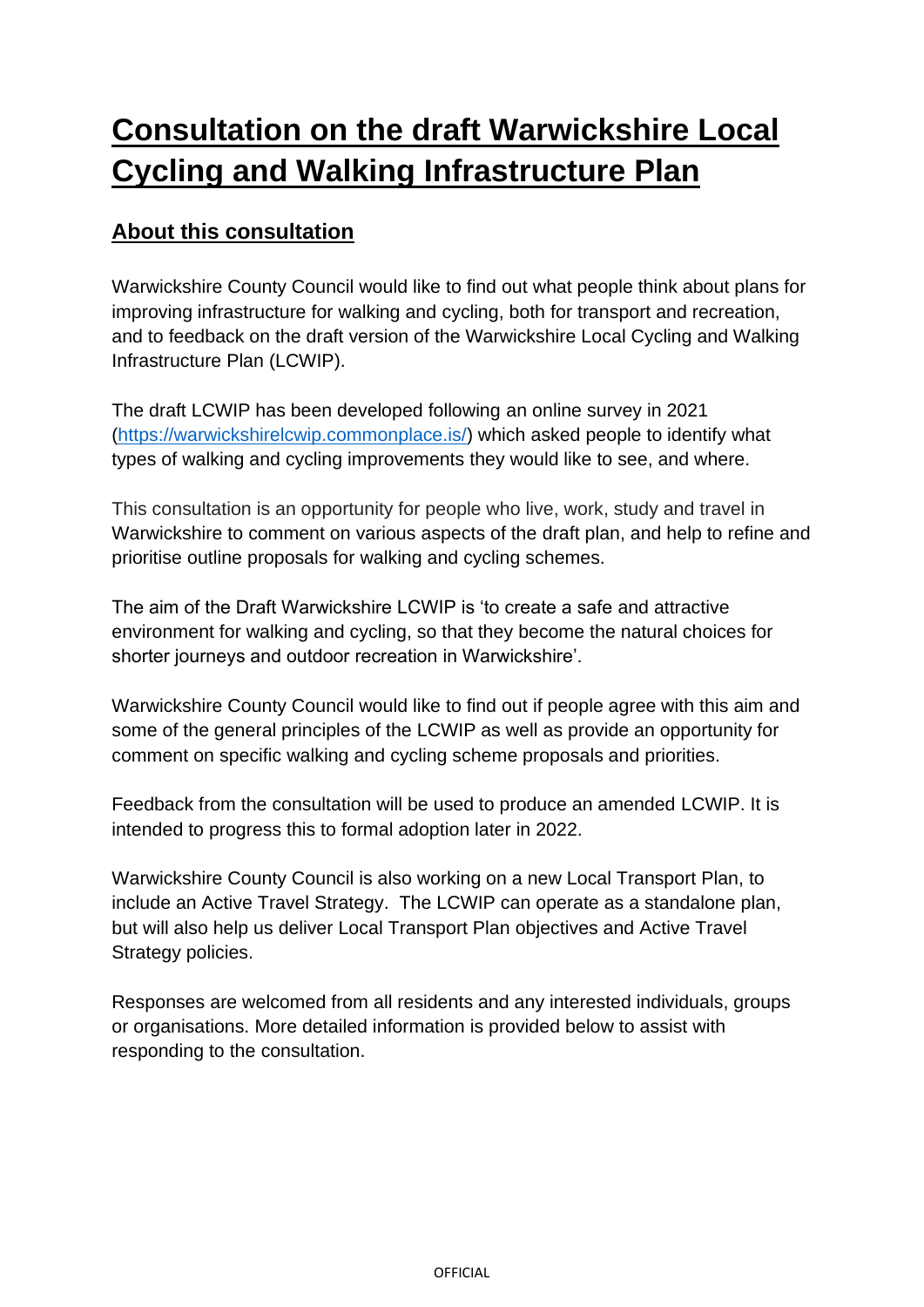## **What is a Local Cycling and Walking Infrastructure Plan?**

A Local Cycling and Walking Infrastructure Plan (LCWIP) is an evidence-based report which sets out a programme of prioritised improvements to enable more walking and cycling for everyday journeys. It is based on [guidelines](https://assets.publishing.service.gov.uk/government/uploads/system/uploads/attachment_data/file/908535/cycling-walking-infrastructure-technical-guidance-document.pdf) set out by the Department for Transport in 2017.

Walking and cycling are ideal modes of transport for short local trips, and convenient options for regular exercise. They are low-cost, accessible, healthy, environmentally friendly and efficient. Encouraging more walking and cycling will help Warwickshire County Council achieve its ambition of making Warwickshire the best it can be by contributing to a thriving economy, helping people to live safely, healthily, and happily and building a sustainable future.

A Warwickshire LCWIP will enable the County Council and partners to:

- demonstrate a clear commitment to walking and cycling by identifying and prioritising infrastructure improvements
- build on previous improvements to walking and cycling infrastructure
- respond to demand by local communities for better facilities
- provide high quality infrastructure to meet the demands of a growing population
- ensure that consideration is given to cycling and walking within both local planning and transport policies and strategies
- make the case for future funding for walking and cycling infrastructure, including Active Travel funding from Department for Transport and developer contributions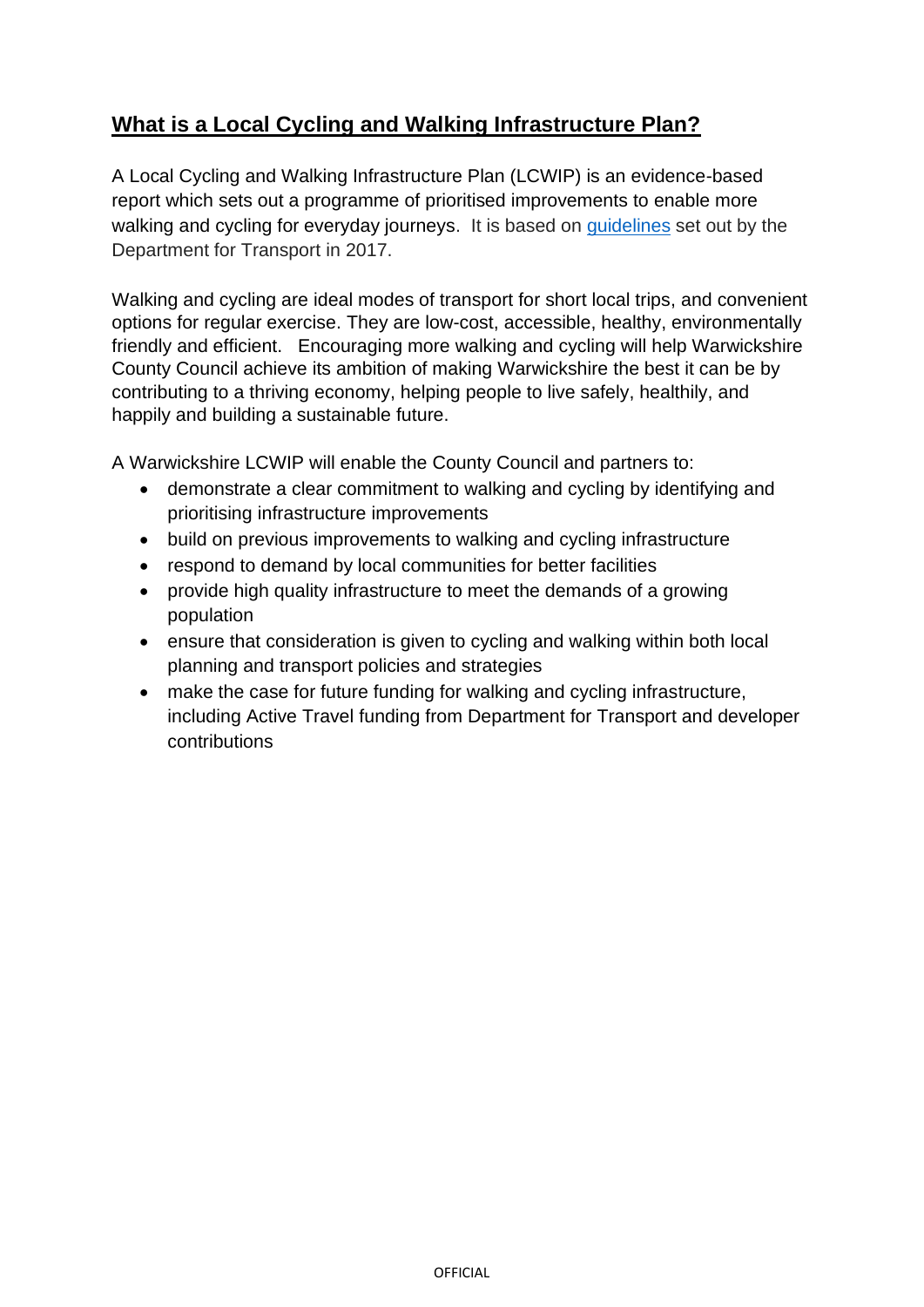## **Background**

The draft Warwickshire LCWIP responds to a number of key challenges:

| <b>Challenge</b>                                                                                                                                         | <b>Opportunities</b>                                                                                                                                                                                                                                                                                                                                                                                                                                                                                                                  |
|----------------------------------------------------------------------------------------------------------------------------------------------------------|---------------------------------------------------------------------------------------------------------------------------------------------------------------------------------------------------------------------------------------------------------------------------------------------------------------------------------------------------------------------------------------------------------------------------------------------------------------------------------------------------------------------------------------|
| 1: COVID-19 and the<br>impacts on health,<br>travel and economy                                                                                          | to continue the increase in local walking journeys (for<br>everyday journeys and leisure trips)<br>to maintain interest in cycling, particularly less<br>$\bullet$<br>confident riders and people who have bought new<br>bikes<br>to sustain the reduction in travel demand due to<br>working from home<br>to promote short journeys to local/ independent<br>retailers and food/ beverage businesses<br>to develop packages of walking and cycling activities<br>$\bullet$<br>as part of sustainable tourism (days out and holidays) |
| 2: Climate Change and<br><b>Air Quality</b>                                                                                                              | to promote walking and cycling as low carbon<br>$\bullet$<br>alternatives to single-occupancy car journeys, and<br>invest in walking and cycling infrastructure<br>to trial e-bikes and e-cargo bikes for last mile freight<br>٠<br>deliveries<br>to reduce emissions and poor air quality through<br>٠<br>investment in sustainable travel modes and low<br>emission vehicles and supporting infrastructure                                                                                                                          |
| 3: Population growth<br>(including increases in<br>older and school age<br>populations) and<br>associated pressures<br>on highways and local<br>services | to seek developer funding for high quality walking and<br>$\bullet$<br>cycling infrastructure and wider transport<br>improvements<br>to expand cycle training and road safety programmes<br>$\bullet$<br>in schools and community settings<br>to support more accessible and inclusive walking and<br>$\bullet$<br>cycling facilities                                                                                                                                                                                                 |
| 4: Health and<br>wellbeing - particularly<br>physical inactivity and<br>obesity                                                                          | to promote walking and cycling as active travel modes<br>$\bullet$<br>and leisure activities, and invest in walking and cycling<br>infrastructure<br>to work with health partners to promote walking and<br>٠<br>cycling activities including cycle training and exercise<br>on prescription                                                                                                                                                                                                                                          |
| 5: Safety – perceptions<br>of safety and actual<br>risk                                                                                                  | to provide safer infrastructure for walking and cycling<br>$\bullet$<br>to continue to invest in a casualty reduction<br>٠<br>programme<br>to extend the reach of Warwickshire's Safe and Active<br>Travel programme to more schools, workplaces and<br>communities<br>to provide more training for pedestrians, cyclists and<br>drivers<br>to work with Police on addressing concerns about<br>personal safety                                                                                                                       |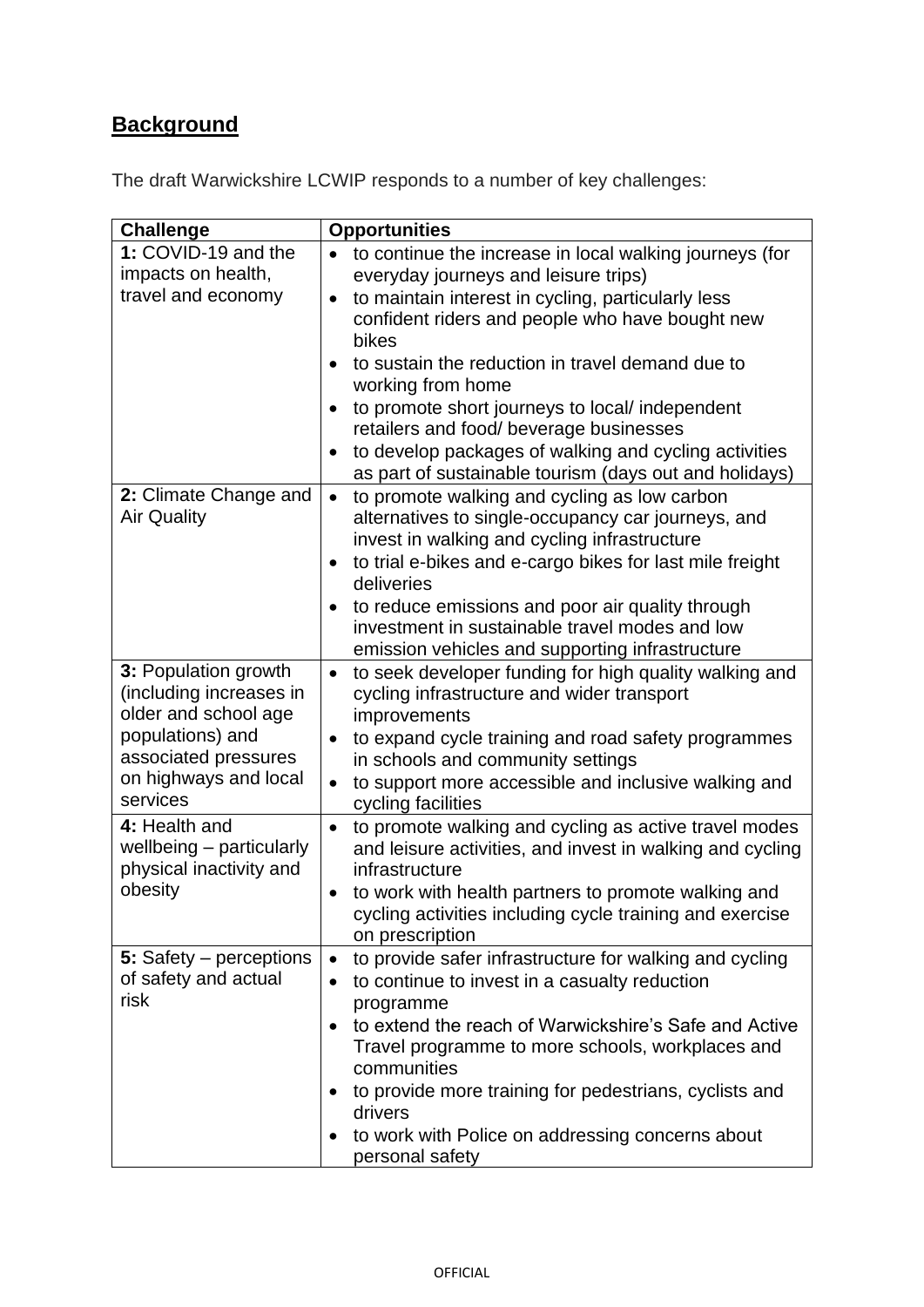| 6: Public transport -<br>access, frequency and<br>flexibility                                                                                         | to provide safe and attractive passenger waiting<br>$\bullet$<br>facilities and cycle parking<br>to investigate cycle hire and scooter hire for first mile<br>$\bullet$<br>and last mile of longer journeys by public transport<br>to consider carriage of bikes on rural bus services<br>$\bullet$                                                                                                                                                                                                     |
|-------------------------------------------------------------------------------------------------------------------------------------------------------|---------------------------------------------------------------------------------------------------------------------------------------------------------------------------------------------------------------------------------------------------------------------------------------------------------------------------------------------------------------------------------------------------------------------------------------------------------------------------------------------------------|
| 7: Historic towns and<br>$spaces - constraints$<br>on highway space and<br>need for compromises<br>in design standards<br>and additional<br>approvals | to reduce traffic and on-street parking and reallocate<br>$\bullet$<br>road space to walking and cycling<br>to reduce noise and pollution through investment in<br>$\bullet$<br>sustainable travel modes and low emission vehicles<br>to trial innovative approaches to design solutions                                                                                                                                                                                                                |
| 8: Access to jobs and<br>services - and need to<br>promote equality and<br>to rebalance rural and<br>urban opportunities                              | to promote walking and cycling as active travel modes<br>$\bullet$<br>for short journeys in towns to access education,<br>training and employment, and combining with public<br>transport for longer journeys<br>to support rural tourist economy by offering walking<br>$\bullet$<br>and cycling activities for days out and holidays<br>to provide safe and attractive passenger waiting<br>facilities and cycle parking for public transport                                                         |
| 9: HS2 and major<br>infrastructure projects<br>- impacts of<br>construction and<br>development                                                        | to work with partners to mitigate impacts<br>$\bullet$<br>to 'future-proof' developments by integrating high<br>$\bullet$<br>quality walking and cycling infrastructure and wider<br>transport improvements within design and delivery                                                                                                                                                                                                                                                                  |
| 10: Lack of funding                                                                                                                                   | to seek efficiencies through partnership working,<br>$\bullet$<br>prioritisation, phasing and prudent management<br>to seek developer funding for high quality walking and<br>cycling infrastructure and wider transport<br>improvements<br>to recognise the value for money and wide range of<br>$\bullet$<br>benefits (health, social, environmental, economic) of<br>walking and cycling projects<br>to maintain a pipeline of schemes, in preparation for<br>$\bullet$<br>new funding opportunities |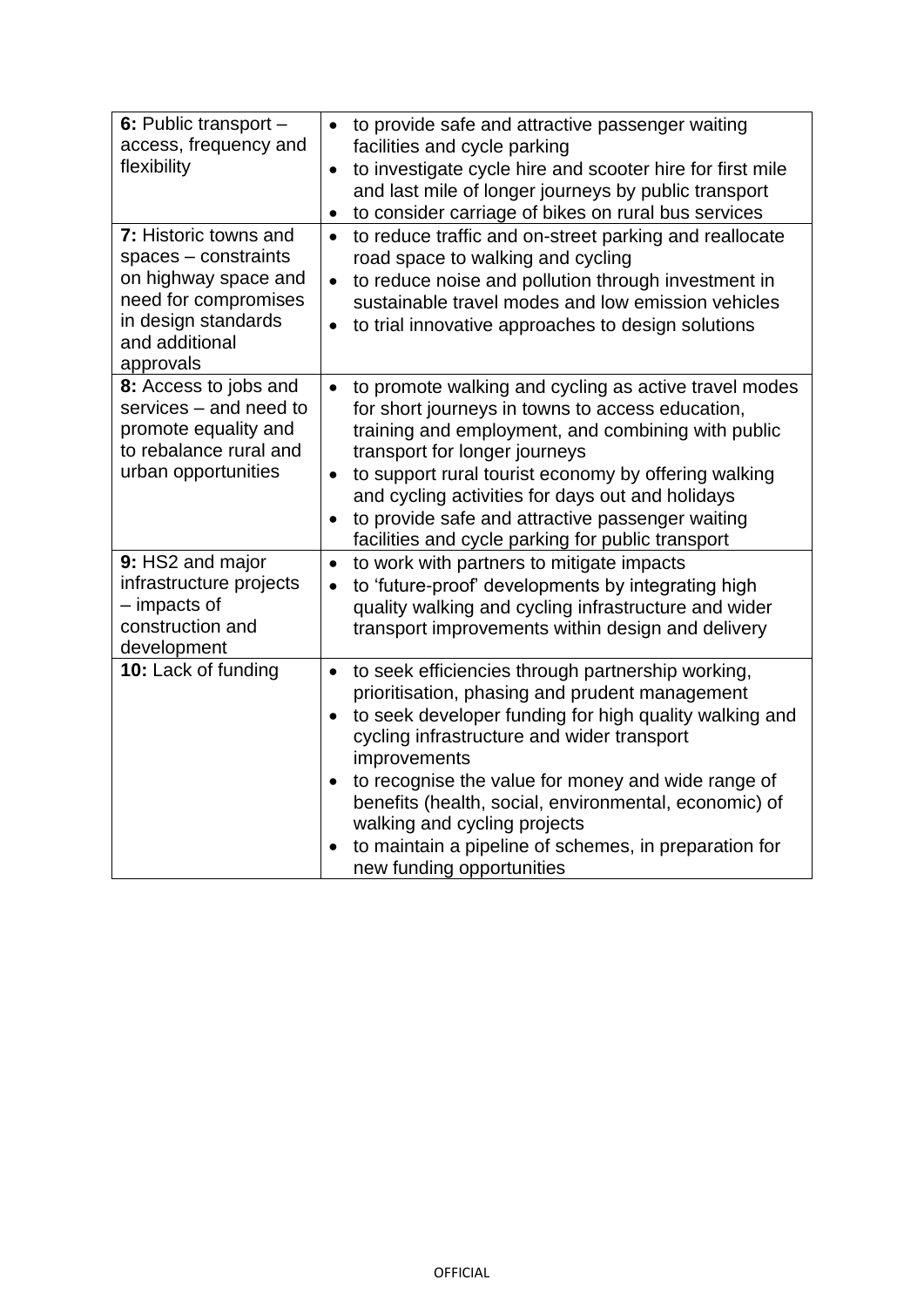## **How is the LCWIP set out?**

A link to the draft LCWIP is provided below ('supporting information'). It is a lengthy document. To help navigate the document it has been split into three sections.

- **Part 1 – Introduction.** The introduction sets out the background, methodology and extent of Warwickshire's LCWIP.
- **Part 2 – Network plans.** This section sets out proposed network plans for walking and cycling in Warwickshire and provides the evidence and information used to develop these. There is a Part 2 document for each of the five districts and boroughs in Warwickshire.
- **Part 3 – Implementation.** The implementation section provides a prioritised list of cycling schemes, along with an explanation of the methodology used to prepare these.

Each part contains information and evidence in line with the [guidelines](https://assets.publishing.service.gov.uk/government/uploads/system/uploads/attachment_data/file/908535/cycling-walking-infrastructure-technical-guidance-document.pdf) set out by the Department for Transport in 2017.



The diagram below shows how the LCWIP is set out.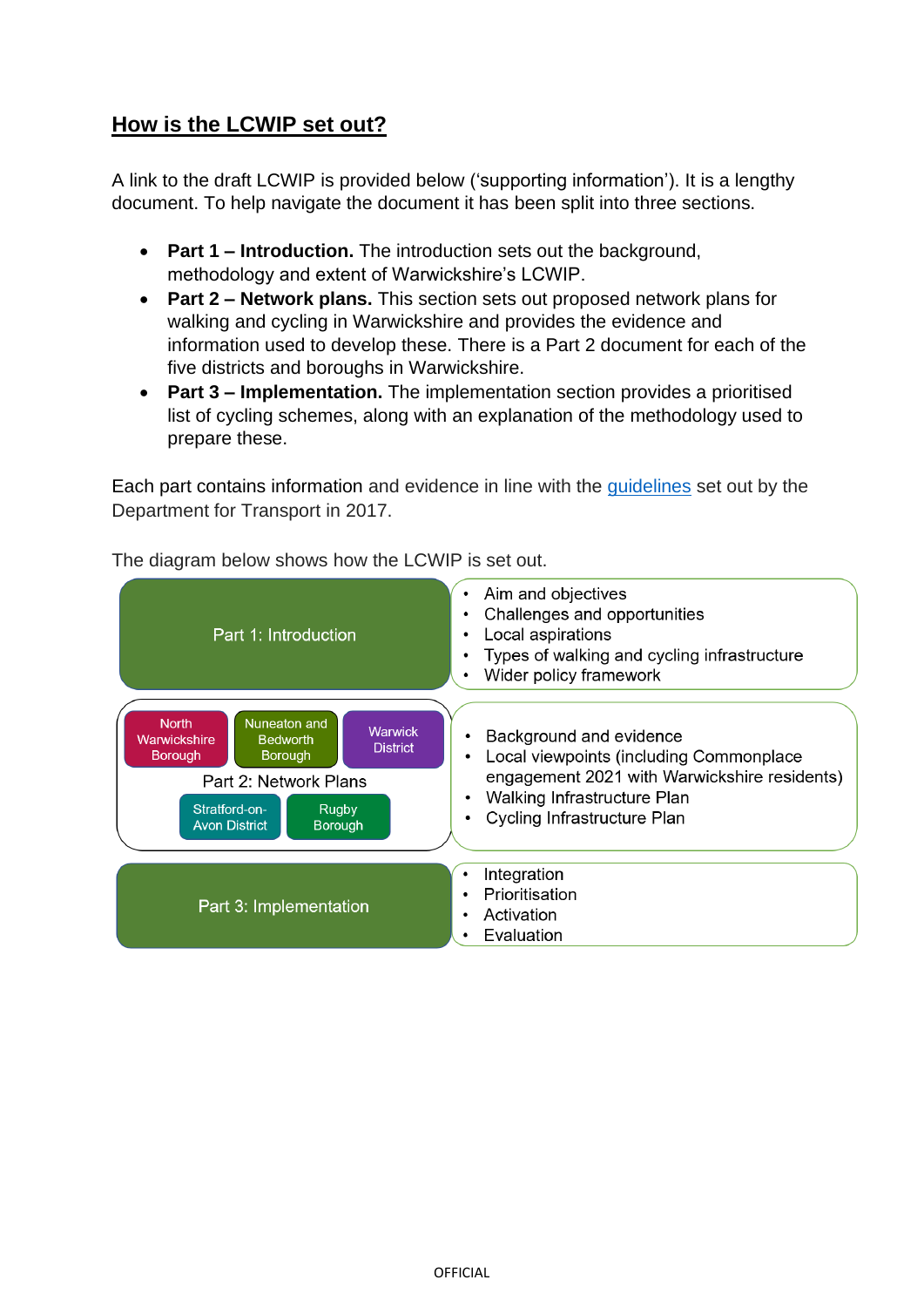## **How the LCWIP has been developed**

In creating the proposals for walking and cycling in Warwickshire a range of different data and information sources were considered. These are set out in more detail in the Part 2 LCWIP documents where the data is analysed, and a commentary provided on how this data and information has been used to help inform the cycling and walking network plans and future schemes.

There are five part 2 documents, one for each of the five districts and boroughs in Warwickshire. These contain network plans which identify potential walking and cycling routes and core walking zones for further development.

The Warwickshire LCWIP is a countywide plan, and does consider recreational opportunities and links between settlements. However, it focuses on areas with the greatest potential for short journeys on foot or by bike. This is in line with the Government's technical guidance on LCWIPs which states that cycling has potential to replace trips made by other modes up to 10km. The Warwickshire Local Transport Plan 2011-26 suggests acceptable distances for walking, with a maximum distance of 2km for journeys to work or school.

The LCWIP provides an indication of the types of infrastructure that could be developed for specific schemes. However, these are indicative and will be subject to further feasibility work, which will reflect the responses from this consultation.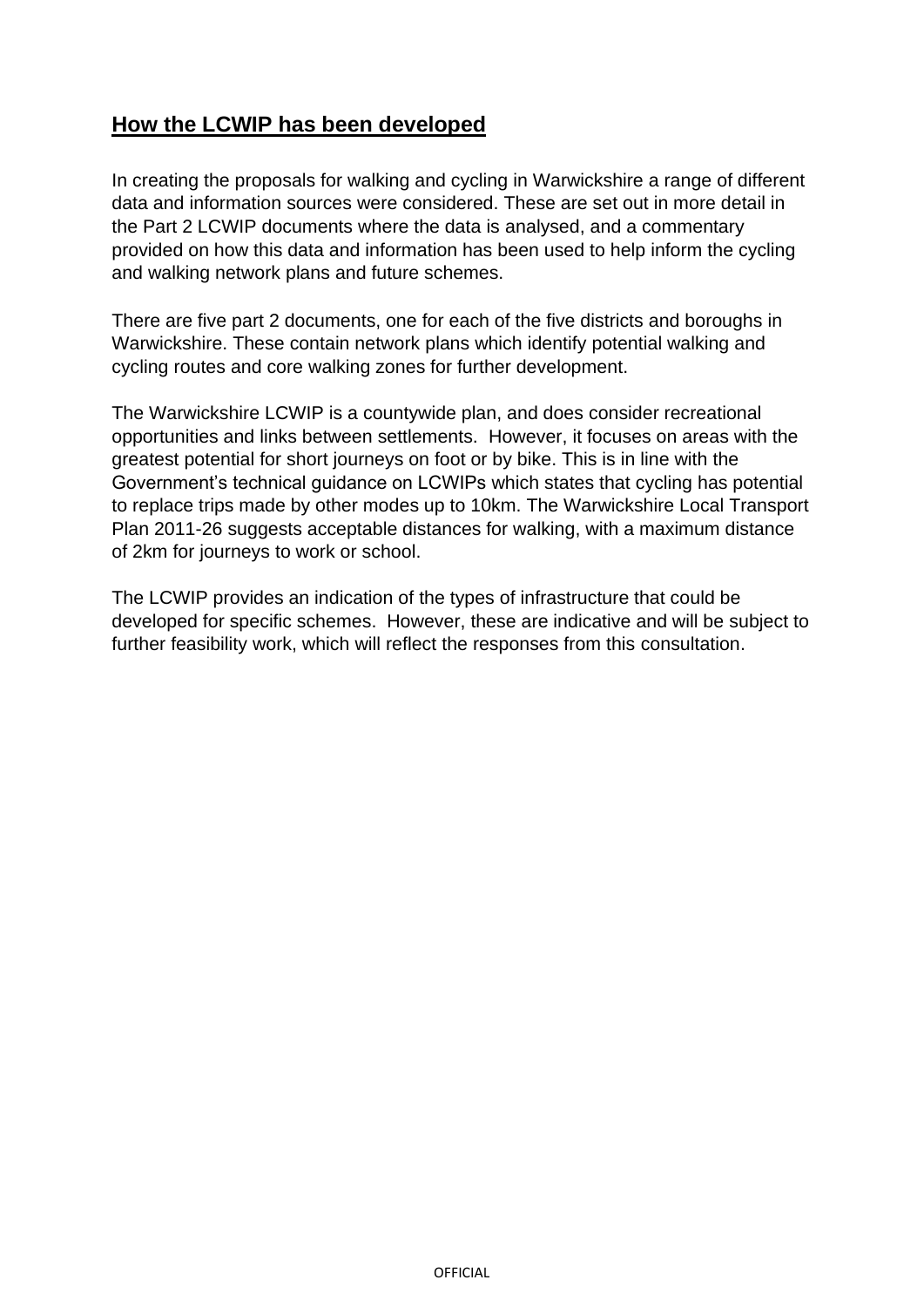## **Supporting Information**

The consultation seeks views on the overall purpose of the LCWIP as well as schemes and priorities in local areas. Other information documents have been provided to explain the background and thinking that has led to the current proposal.

These documents are:

- [Draft Warwickshire LCWIP](https://www.warwickshire.gov.uk/cycling/developing-warwickshires-cycle-network/3)
- LCWIP Frequently Asked Questions document. This will be reviewed and updated in response to feedback received
- LCWIP Equalities Impact Assessment

There are also a series of core supporting documents which set out the policy background to this LCWIP:

- [Warwickshire County Council Local Cycling and Walking Infrastructure Plan](https://warwickshirelcwip.commonplace.is/)  [survey \(2021\)](https://warwickshirelcwip.commonplace.is/)
- [Warwickshire County Council Plan 2022-27](https://api.warwickshire.gov.uk/documents/WCCC-1980322935-2012%20%20https:/www.warwickshire.gov.uk/strategies#:~:text=Council%20Plan%202022%20%2D%202027&text=We%20want%20Warwickshire%20to%20have,%2C%20healthily%2C%20happily%20and%20independently)
- [Warwickshire Local Transport Plan 2011-26](https://www.warwickshire.gov.uk/directory-record/2149/local-transport-plan-2011-2026) Warwickshire County Council Communities Overview and Scrutiny Committee Cycling Infrastructure Task and Finish Group [Report to Cabinet](https://democracy.warwickshire.gov.uk/Data/Cabinet/201810111345/Agenda/YortoO6oZnd3NZcmLnTAPC8aPzG68x.pdf) (October 2018)
- Department for Transport (2020): [Gear Change.](https://assets.publishing.service.gov.uk/government/uploads/system/uploads/attachment_data/file/904146/gear-change-a-bold-vision-for-cycling-and-walking.pdf) A bold vision for cycling and walking
- Department for Transport (2020): [LTN 1/20 Cycle infrastructure design.](https://www.gov.uk/government/publications/cycle-infrastructure-design-ltn-120) Department for Transport (2017): [Local Cycling and Walking Infrastructure](https://assets.publishing.service.gov.uk/government/uploads/system/uploads/attachment_data/file/908535/cycling-walking-infrastructure-technical-guidance-document.pdf)  [Plans. Technical Guidance for Local Authorities](https://assets.publishing.service.gov.uk/government/uploads/system/uploads/attachment_data/file/908535/cycling-walking-infrastructure-technical-guidance-document.pdf)

#### **How to take part**

- Where possible, feedback should be submitted online via the survey available at www.warwickshire.gov.uk/ask
- Paper copies of the consultation, alternative formats such as Easy Read or help completing the survey can be requested by phone, 01926 412395, or by email: contactcommunitiesgrp@warwickshire.gov.uk.
- Feedback can be sent directly to Warwickshire County Council by emailing tpu@warwickshire.gov.uk or writing to LCWIP Consultation, Warwickshire County Council, Transport Planning, Shire Hall, Warwick, CV34 4RL.
- The LCWIP reports and feedback forms can be requested in alternative formats. The feedback forms will be available online and as printed copies at in-person information events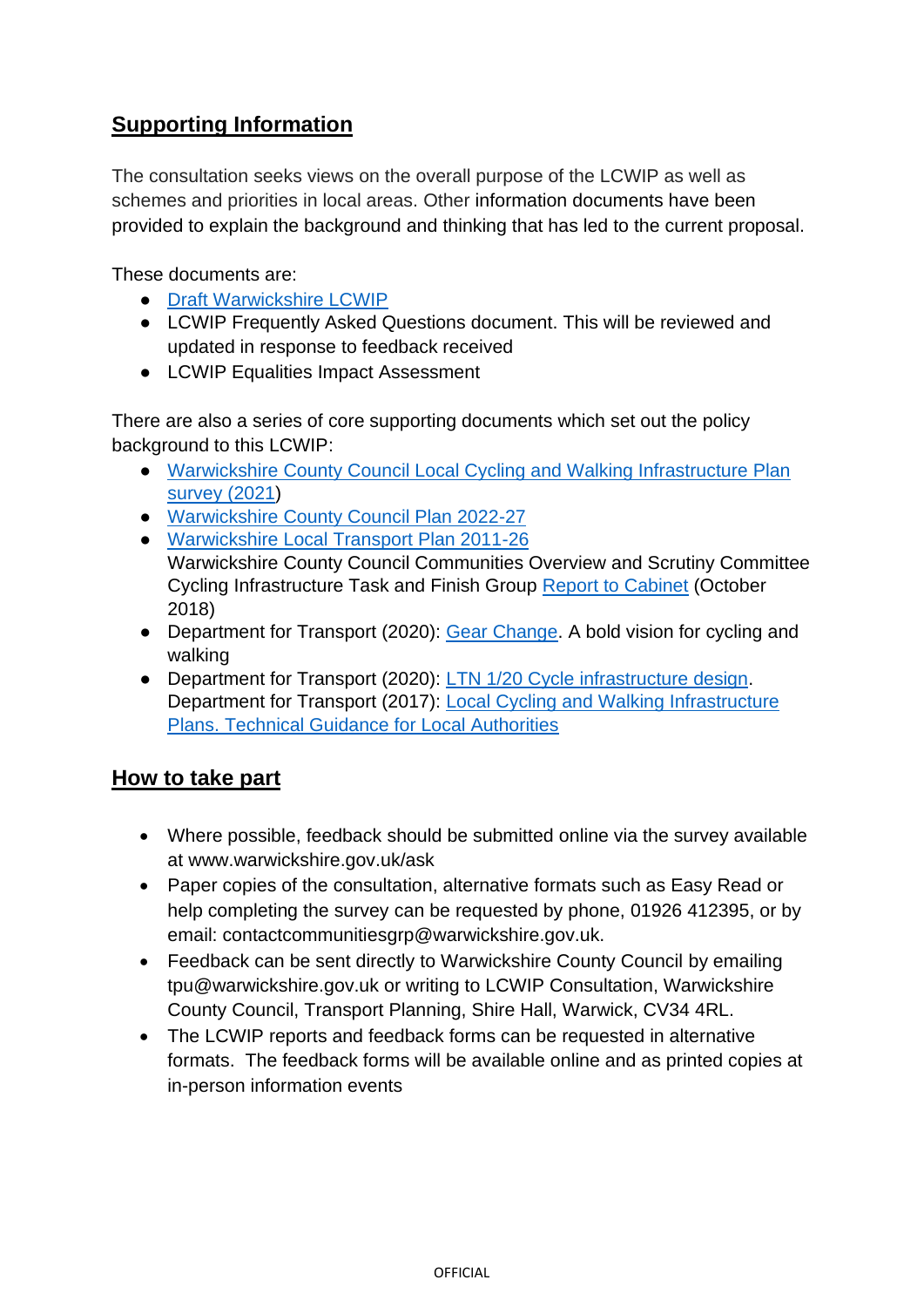## **Information events**

In-person: A number of daytime information events have been scheduled (see below for dates and locations. These will be attended by Council officers who will provide more information about the proposals and respond to questions. Officers will endeavour to capture any feedback at information events, but written responses using the online survey or as described above are strongly encouraged.

| <b>Date</b>              | <b>Time</b>        | <b>Event</b>   | <b>Location</b>                 |
|--------------------------|--------------------|----------------|---------------------------------|
| Monday 20 <sup>th</sup>  | 10am-5pm           | Public drop-in | Royal Priors Shopping Centre,   |
| June                     |                    | session        | Leamington, CV32 4XT            |
| Tuesday 21 <sup>st</sup> | 10am-1pm           | Public drop-in | Coleshill Town Hall, High       |
| June                     |                    | session        | Street, B46 3BG                 |
| Tuesday 21 <sup>st</sup> | $2-5pm$            | Public drop-in | Atherstone Library, Long        |
| June                     |                    | session        | Street, CV9 1AX                 |
| Friday 24th              | 10am-1pm           | Public drop-in | Hatters Space, Upper Abbey      |
| June                     |                    | session        | St, Nuneaton CV11 5DN           |
| Thursday                 | $2-5pm$            | Public drop-in | Town Hall, Sheep Street         |
| 30 <sup>th</sup> June    |                    | session        | Stratford-upon-Avon CV37        |
|                          |                    |                | 6EF                             |
| Friday 1st               | $11.30am -$        | Public drop-in | St Peter & St John Church,      |
| July                     | 2.30 <sub>pm</sub> | session        | Clifton Road, Rugby CV21<br>3QP |
|                          |                    |                |                                 |

Online: An evening [online webinar](https://teams.microsoft.com/l/meetup-join/19%3ameeting_OTQzNzE3ZDUtMmVlNS00OTMzLWFlYzYtN2Y3NTZhNWE2Y2Uz%40thread.v2/0?context=%7b%22Tid%22%3a%2288b0aa06-5927-4bbb-a893-89cc2713ac82%22%2c%22Oid%22%3a%22f16bbb64-ac06-4cde-ab26-39670791e315%22%2c%22IsBroadcastMeeting%22%3atrue%7d&btype=a&role=a) has also been arranged on Thursday 21<sup>st</sup> July at 7pm-8.30pm. The online event will be recorded and made available after the event on [www.warwickshire.gov.uk/ask.](http://www.warwickshire.gov.uk/ask)

#### **Closing date**

**The online consultation survey will open on 17th June 2022 and close on 14th August 2022. All responses need to have been received by 15th August 2022.**

#### **What will happen after the consultation?**

Once the consultation closes, the County Council will carefully consider the feedback received and a consultation report will be prepared which outlines the consultation process and analyses and summarises the feedback received. An amended LCWIP will be presented to Warwickshire County Council's Cabinet for consideration later in 2022.